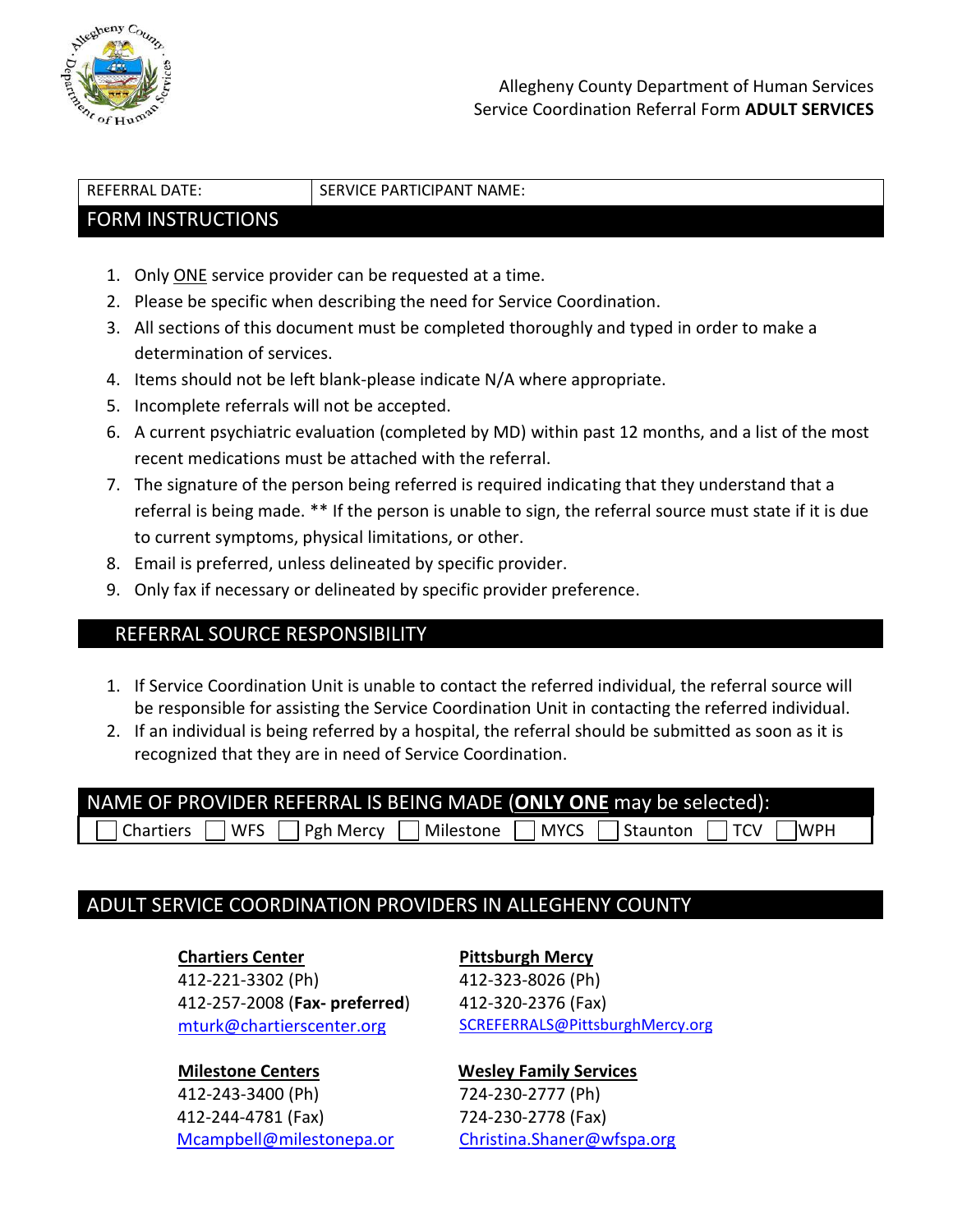### ADULT SERVICE COORDINATION PROVIDERS IN ALLEGHENY COUNTY (cont'd)

 **Staunton Clinic**  412-749-7330 (Ph) 412-749-7765 **(Fax- preferred**) [rkyle@hvhs.org](mailto:rkyle@hvhs.org)

**Turtle Creek Valley (TCV)** 412-351-0222 (Ph) 412-351-0695 (Fax) [twynn@tcv.net](mailto:twynn@tcv.net)

**Mon- Yough Community Services (MYCS)** 412-675-8480 (Ph) 412-664-0109 (Fax) [MYCSFAXADULTSC@UPMC.edu](mailto:MYCSFAXADULTSC@UPMC.edu)

**Western Psychiatric Hospital (WPH)** 412-204-9001 (Ph) 412-204-9134 (Fax) [BSCreferrals@upmc.edu](mailto:BSCreferrals@upmc.edu)

# Section A. ELIGIBILITY CRITERIA

- I. Persons eligible for Adult Service Coordination are 18 years of age or older, who have a Diagnosis within the DSM IV R (or succeeding revisions thereafter) completed by a Doctor, excluding those with a principal diagnosis of Intellectual Disability (formerly mental retardation), psychoactive substance use, organic brain syndrome or V-Code.
- II. Treatment History: Must have one (1) of the following:

| Six or more days of inpatient treatment within the past twelve months                                                                                                                                                                          |
|------------------------------------------------------------------------------------------------------------------------------------------------------------------------------------------------------------------------------------------------|
| Met standards for involuntary treatment within the past twelve months                                                                                                                                                                          |
| Two or more face to face contacts with emergency personnel within the<br>past twelve months (i.e. after hours, Crisis Services, ER visits, Police)                                                                                             |
| Missed at least three or more community mental health service<br>appointments (within what time period), or documentation that the<br>consumer has not maintained medication regimen for a period of at<br>least 30 days.                      |
| Transfer from another Service Coordination Provider<br><b>Current Service Provider:</b>                                                                                                                                                        |
| Currently receiving or in need of MH services or in need of services from<br>two or more human services agencies or public systems such as Drug<br>and Alcohol, Vocational Rehabilitation, Criminal Justice, etc.<br>Anticipated closure date: |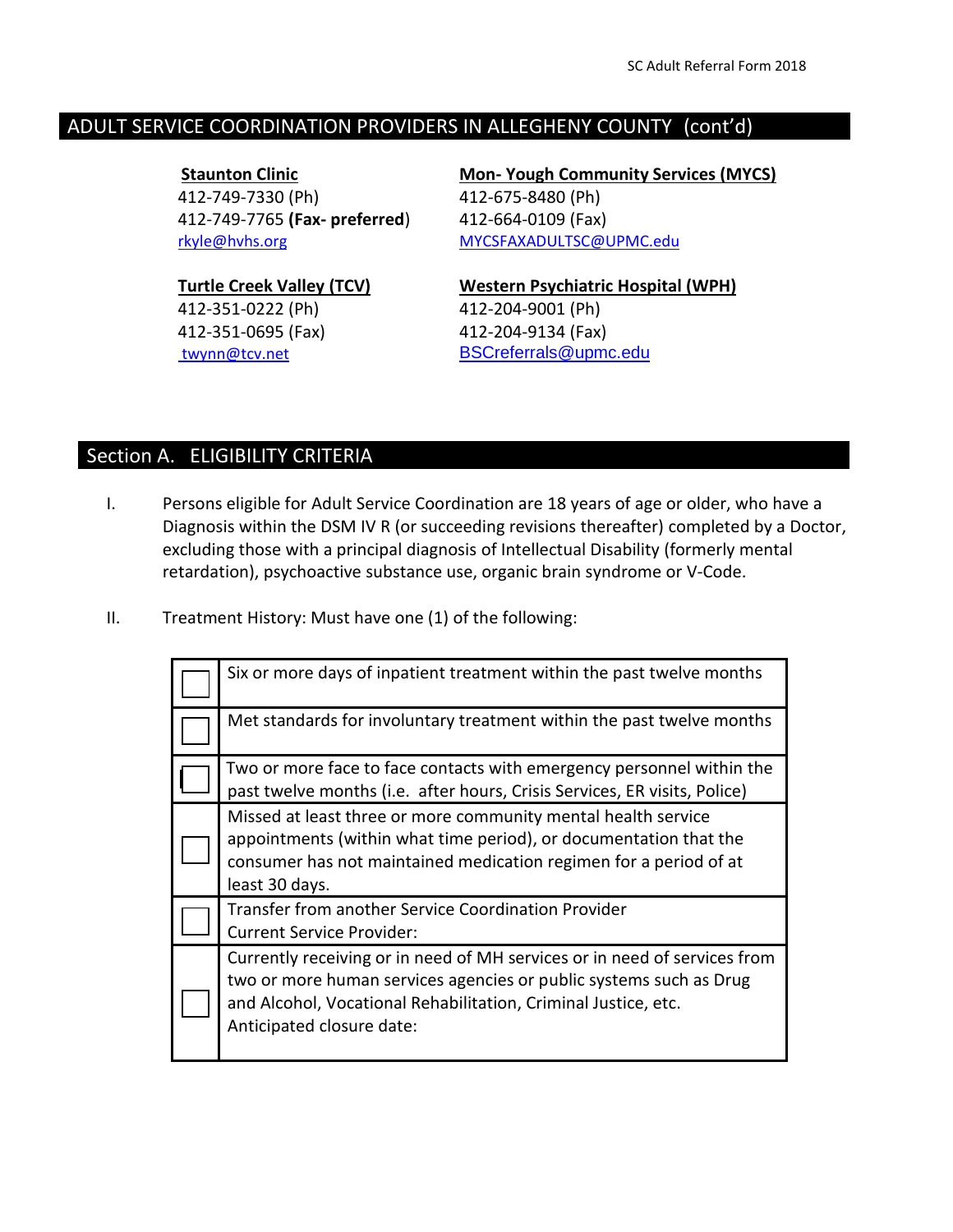# **III.** Reason for referral: *Indicate SPECIFIC REASON how service Participant could benefit from Service Coordination, keeping in mind a need for transportation is NOT a reason for referral*

| Section B. Referral Source Information |             |                                                                |        |  |  |  |
|----------------------------------------|-------------|----------------------------------------------------------------|--------|--|--|--|
| Referral Source:                       | <b>ICTT</b> | $\Box$ Inpatient $\Box$ JRS $\Box$ ECSC $\Box$ OP $\Box$ Other |        |  |  |  |
| <b>Referral Source</b>                 |             |                                                                |        |  |  |  |
| <b>Agency Name:</b>                    |             |                                                                |        |  |  |  |
| Phone#:                                | Cell #      |                                                                | Fax#   |  |  |  |
| Email:                                 |             |                                                                |        |  |  |  |
| Supervisor name:                       |             | Phone:                                                         | Email: |  |  |  |

| Section C. Service Participant Demographics                                  |                                                                      |                            |          |                                           |  |                    |
|------------------------------------------------------------------------------|----------------------------------------------------------------------|----------------------------|----------|-------------------------------------------|--|--------------------|
| Name:                                                                        | Last                                                                 |                            |          | First                                     |  |                    |
| Alias Name:                                                                  | Last                                                                 |                            |          | First                                     |  |                    |
| Date of Birth:                                                               |                                                                      | Age                        |          | SS#                                       |  | Gender             |
| Ethnicity:                                                                   |                                                                      | Primary Language:          |          |                                           |  |                    |
| <b>Marital Status:</b>                                                       | Single                                                               | Married                    | Divorced | Separated                                 |  | Widow<br>Partnered |
| Veteran:                                                                     | Yes<br> No                                                           | If yes, year of discharge? |          |                                           |  | Branch:            |
| Permanent<br>Address:                                                        | check here if Homeless                                               |                            |          |                                           |  | Zip code           |
| Homeless:                                                                    | <b>YES</b><br><b>NO</b>                                              |                            |          | Identified contact Name:<br>Phone Number: |  |                    |
| <b>Current Address:</b><br>(if someplace other<br>than permanent<br>address) | <b>Facility Name:</b>                                                |                            |          | Address:                                  |  | Phone:             |
| <b>Contact Numbers</b>                                                       | Home:                                                                |                            | Cell:    |                                           |  | Best time to call: |
| <b>Email Address:</b>                                                        |                                                                      |                            |          |                                           |  |                    |
| Accommodations:                                                              | Interpreter<br><b>TTY</b><br>Sign language<br>Ambulatory limitations |                            |          |                                           |  |                    |
|                                                                              | Other                                                                |                            |          |                                           |  |                    |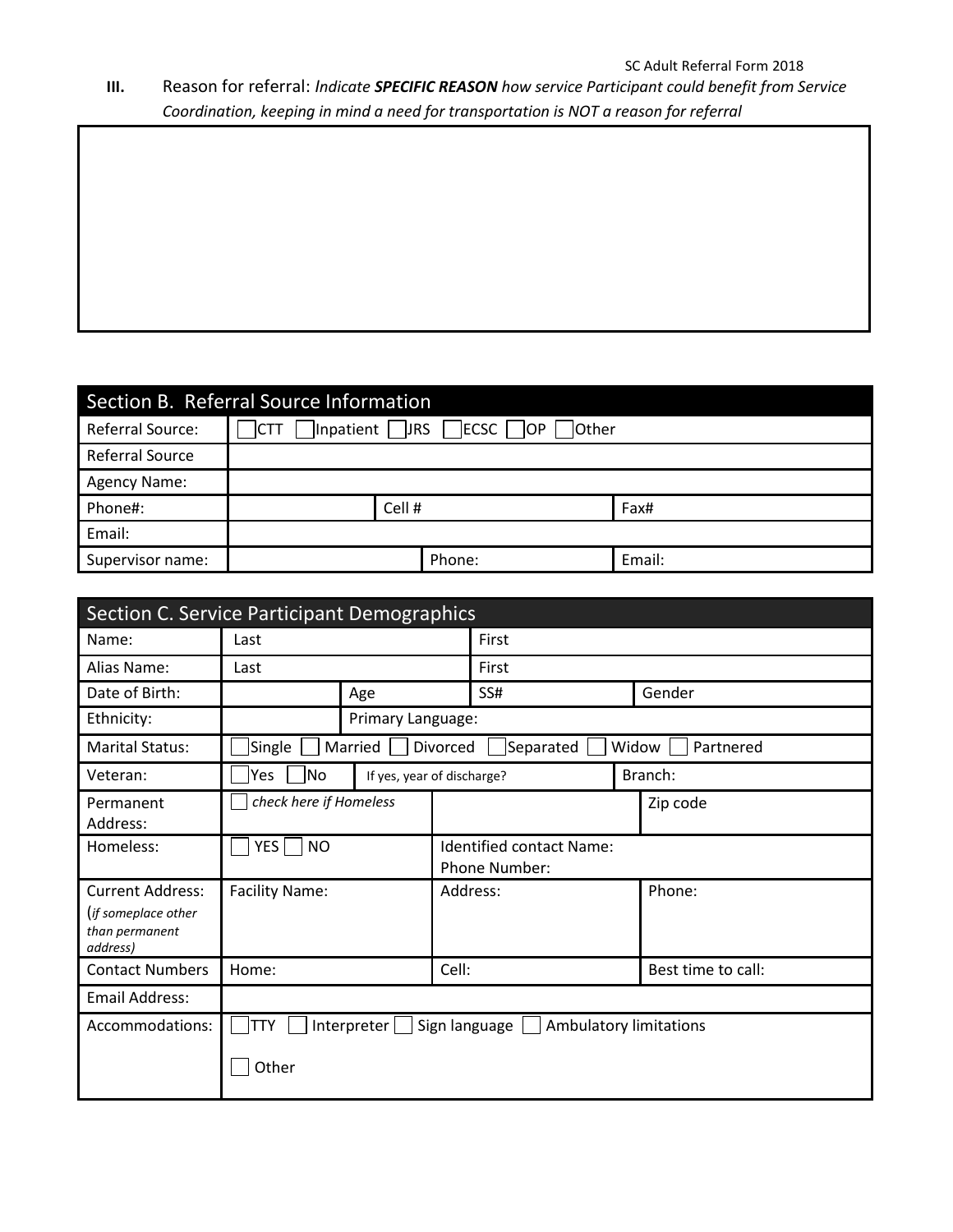# Section D. Financial Information/Source of Income

| <b>Monthly Amount:</b>                                                                                                                                                                      |  |                                            |        |  |
|---------------------------------------------------------------------------------------------------------------------------------------------------------------------------------------------|--|--------------------------------------------|--------|--|
| Source of<br>Income:                                                                                                                                                                        |  | SSI SSD VA Retirement Child Support Other: |        |  |
| If source of income is pending, please describe and give date of application:<br>SOAR Application: $\Box$ YES $\Box$<br><b>NO</b><br>Date of application:<br><b>Additional Information:</b> |  |                                            |        |  |
| Representative Payee Name: (if<br>Phone:<br>applicable)                                                                                                                                     |  |                                            |        |  |
| Power of Attorney: (if applicable)                                                                                                                                                          |  |                                            | Phone: |  |

| Section E. Health Insurance Information |        |  |  |  |  |
|-----------------------------------------|--------|--|--|--|--|
| Medical Assistance:  <br>l Yes<br>No    | Other: |  |  |  |  |
| Medical Assistance or ID#:              |        |  |  |  |  |

| Section F. Emergency Contact Information |               |  |  |  |
|------------------------------------------|---------------|--|--|--|
| Name:                                    | Relationship: |  |  |  |
| Address:                                 |               |  |  |  |
| Phone Number:                            |               |  |  |  |
| <b>Guardian Name if applicable:</b>      | Phone:        |  |  |  |

# Section G. Health and Wellness

Known Allergies:

Does participant have a Mental Health Advanced Directive (MHAD) completed within 1 year:  $\Box$ Yes  $\Box$ No

Does participant have a Wellness Recovery Action Plan (WRAP) completed with 1 year:  $\Box$  Yes  $\Box$  No \*\*\* If participant has a MHAD or WRAP Plan, please attach

|                                                           | Section H. Other Agency/Program Involvement LIST ALL ACTIVE SERVICES: |                                      |        |        |  |  |
|-----------------------------------------------------------|-----------------------------------------------------------------------|--------------------------------------|--------|--------|--|--|
| Program<br>Support:<br>(choose from<br>drop-down<br>menu) | Agency:                                                               | Name of primary<br>provider contact: | Phone: | Email: |  |  |
| choose an item<br><b><i>ILLIII</i></b>                    |                                                                       |                                      |        |        |  |  |
| choose an item                                            |                                                                       |                                      |        |        |  |  |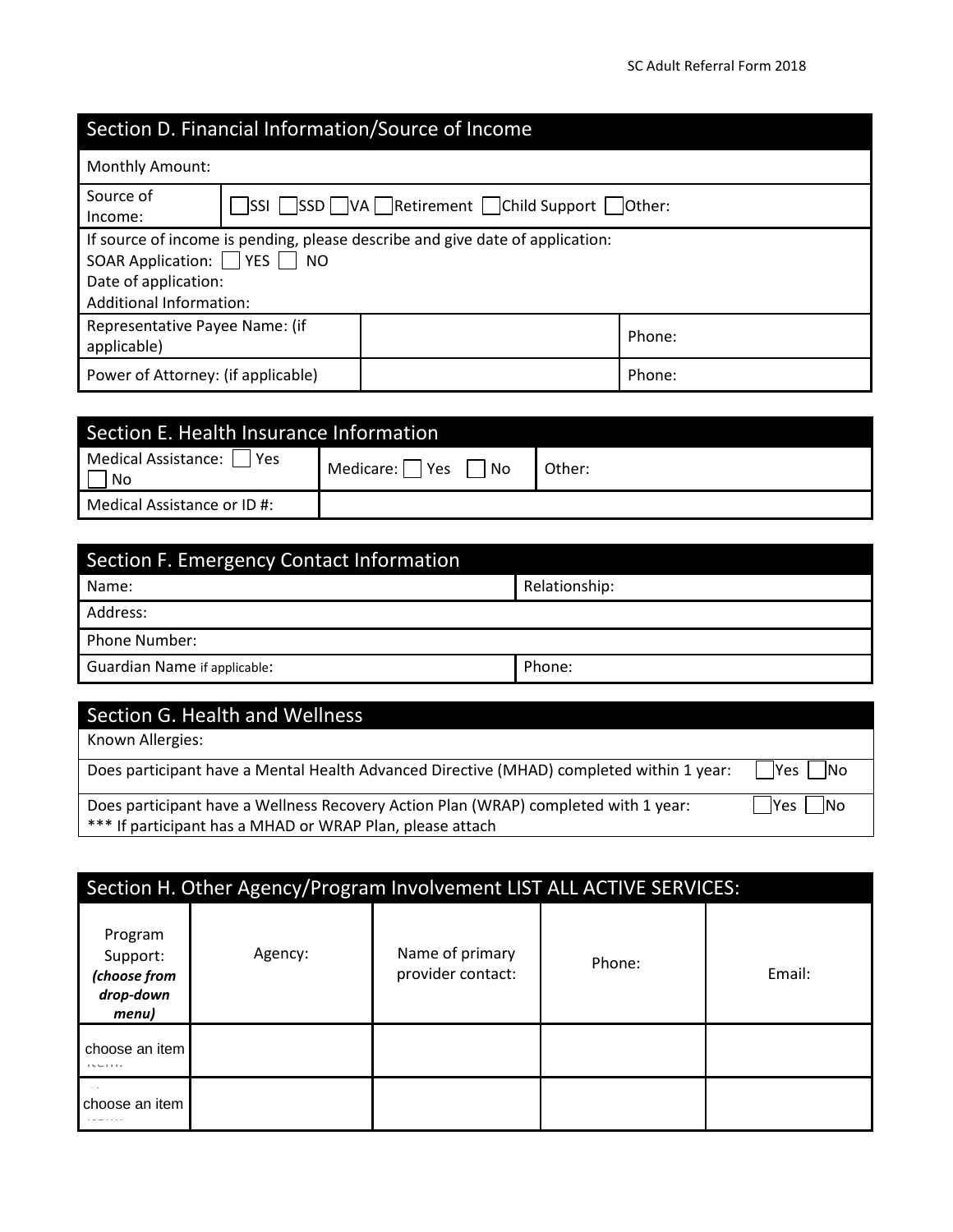| SC Adult Referral Form 2018                                        |                                                  |  |                                              |                                 |  |
|--------------------------------------------------------------------|--------------------------------------------------|--|----------------------------------------------|---------------------------------|--|
| choose an item                                                     |                                                  |  |                                              |                                 |  |
| choose an item<br>.                                                |                                                  |  |                                              |                                 |  |
| choose an item<br>$115 - 1111$                                     |                                                  |  |                                              |                                 |  |
| CHIPP                                                              | CSP/CIT<br>ACSP                                  |  | If Applicable to CSP/ACSP please attach plan |                                 |  |
|                                                                    |                                                  |  |                                              |                                 |  |
| Has the individual previously received SC Services?<br>Yes I<br>No |                                                  |  |                                              |                                 |  |
| If yes, previous provider:                                         |                                                  |  |                                              |                                 |  |
|                                                                    | Has a referral been made to any housing programs |  | $Yes$ $ $<br> No                             | If yes, date referral was made: |  |
| Explanation/Type of Housing:                                       |                                                  |  |                                              |                                 |  |

## Section I. Mental Health Information *(DSM Diagnosis- Please attach a recent psychiatric evaluation or Doctor's signature to verify diagnosis completed within past 12 months).*

| Please include a primary behavioral health diagnosis. Other diagnoses may be included |  |               |       |  |  |  |
|---------------------------------------------------------------------------------------|--|---------------|-------|--|--|--|
| Behavioral<br>Health:                                                                 |  |               | Code: |  |  |  |
| Behavioral<br>Health:                                                                 |  |               | Code: |  |  |  |
| Medical<br>Conditions:                                                                |  |               |       |  |  |  |
| Medical<br>Conditions:                                                                |  |               |       |  |  |  |
| Last Psychiatric<br>Eval:                                                             |  | Completed by: |       |  |  |  |

| Section J. Current Outpatient Provider/Services/Supports |                        |                     |                             |  |  |  |  |
|----------------------------------------------------------|------------------------|---------------------|-----------------------------|--|--|--|--|
| <b>CURRENT PROVIDER</b>                                  | <b>PROVIDER AGENCY</b> | <b>CONTACT NAME</b> | <b>CONTACT PHONE NUMBER</b> |  |  |  |  |
| Outpatient                                               |                        |                     |                             |  |  |  |  |
| <b>Outpatient Therapist:</b>                             |                        |                     |                             |  |  |  |  |
| <b>Primary Care</b>                                      |                        |                     |                             |  |  |  |  |
| <b>Medical Specialist:</b>                               |                        |                     |                             |  |  |  |  |

| Section K. Risk Factors (Additional sheets can be attached if needed) Yes No |  | <b>Time Frame</b> |
|------------------------------------------------------------------------------|--|-------------------|
| <b>Suicidal ideation/attempt?</b><br>Explain:                                |  |                   |
| Self- injurious behaviors?<br>Explain:                                       |  |                   |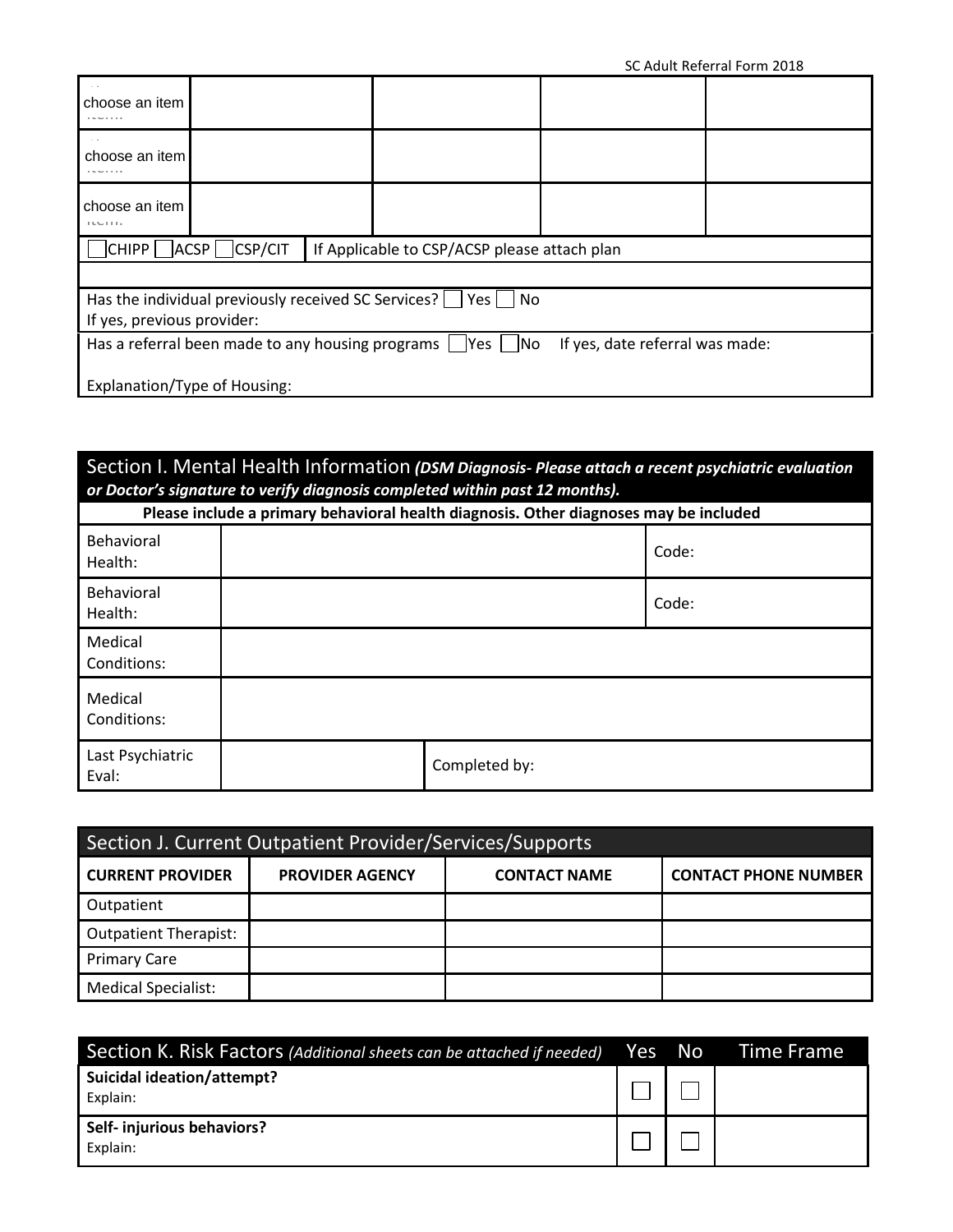| <b>Physical Harm to Others?</b><br>Explain:                       |  |  |
|-------------------------------------------------------------------|--|--|
| <b>Victimization of Others?</b><br>Explain:                       |  |  |
| <b>Destruction of Property?</b><br>Explain:                       |  |  |
| <b>Fire Setting?</b><br>Explain:                                  |  |  |
| <b>Sexually Inappropriate or Offensive Behaviors?</b><br>Explain: |  |  |
| <b>Megan's Law Registry?</b><br>Explain:                          |  |  |
| Protection from Abuse (PFA)? Domestic Violence?<br>Explain:       |  |  |
| <b>Risk of Eviction or homelessness?</b><br>Explain:              |  |  |
| Access to weapons in the home or elsewhere?<br>Explain:           |  |  |
| <b>Gang Involvement?</b><br>Explain:                              |  |  |
| <b>Major Medical concerns?</b><br>Explain:                        |  |  |
| Pets in the home?<br>Explain:                                     |  |  |

| Section L. Legal History (attach additional sheets if needed)                                     |                                                 |                                                       |                                                            |                  |                                                                                                             |
|---------------------------------------------------------------------------------------------------|-------------------------------------------------|-------------------------------------------------------|------------------------------------------------------------|------------------|-------------------------------------------------------------------------------------------------------------|
| <b>CRIMINAL CHARGES</b><br><b>CURRENT/</b><br><b>PAST 5 YEARS (choose from</b><br>drop-down menu) | <b>ARREST</b><br><b>DATE</b><br>(IF APPLICABLE) | <b>OUTCOME OF</b><br><b>ARREST</b><br>(IF APPLICABLE) | <b>RELEASE</b><br><b>DATE</b><br>(IF<br><b>APPLICABLE)</b> | <b>CONVICTED</b> | <b>CONVICTION/</b><br><b>DISPOSITION</b><br>(IF<br><b>APPLICABLE)</b><br>(choose from<br>drop-down<br>menu) |
| other (please specify)                                                                            |                                                 | not jailed                                            |                                                            | $YES \Box NO$    | choose an ite                                                                                               |
| other (please specify)                                                                            |                                                 | not jailed                                            |                                                            | $YES \Box NO$    | choose an ite                                                                                               |
| other (please specify)                                                                            |                                                 | not jailed                                            |                                                            | $YES \Box NO$    | choose an ite                                                                                               |
| other (please specify)                                                                            |                                                 | not jailed                                            |                                                            | $YES \Box NO$    | choose an ite                                                                                               |
| other (please specify)                                                                            |                                                 | not jailed                                            |                                                            | YES     NO       | choose an ite                                                                                               |